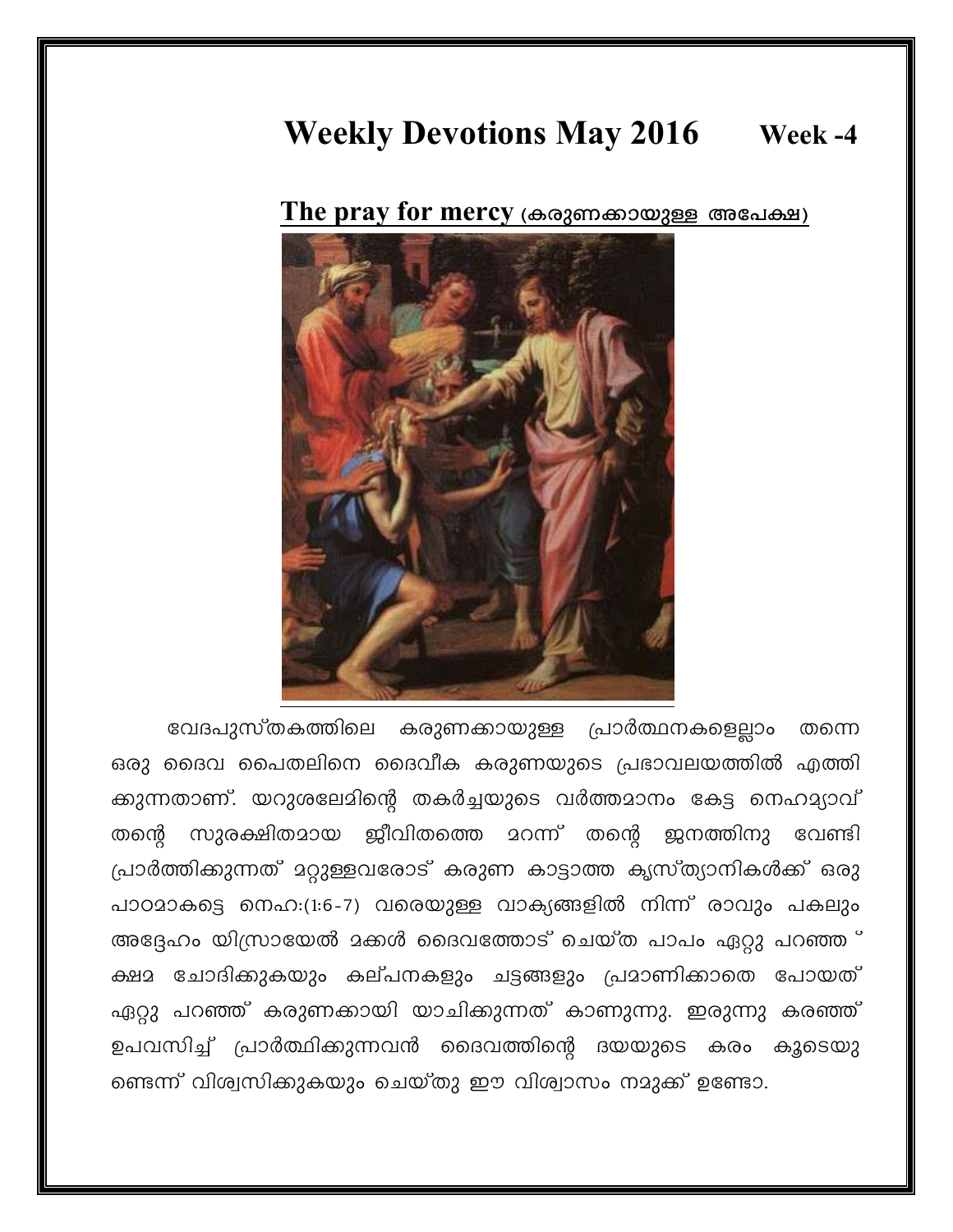എപ്രക്കാരം കരുണ ചൊരിയുന്നവനോട് അപേക്ഷ കഴിക്കണം എന്നു ള്ളതിന് ഏറ്റവും നല്ല ഉദാഹരണമാണ് ചുങ്കക്കാരന്റേയും പരീശന്റേയും ന്യായീകരിച്ച് അഹങ്കാരത്തോടെ പരീശൻ പ്രാർത്ഥന. തന്നെത്തന്നെ പ്രാർത്ഥിച്ചപ്പോൾ ചുങ്കക്കാരൻ ദൂരത്തു നിന്ന് മാറത്തടിച്ച് കരുണക്കായി അപേക്ഷിച്ചു. ''പാപിയായ എന്നോട് കരുണ തോന്നേണമേ'' എന്ന നിലവിളി കേട്ട കർത്താവ് അവന്റെ പാപത്തിന്റെ കുറ്റം ക്ഷമിച്ചു.

ഒരിക്കൽ വിക്ടോറിയ രാഇഞിയും ഭർത്താവ് ആൽബർട്ടും തമ്മിൽ ഒരു തർക്കമുണ്ടായി. രാജ്യത്തിന്റെ നിയമപ്രകാരം ഒരു പൗരൻ എന്ന നില യിൽ അല്ലാതെ ഭർത്താവ് എന്ന നിലയിൽ രാജ്യകാര്യങ്ങളിൽ ഇടപെട്ടതാണ് തർക്കത്തിനു കാരണമായത് അദ്ദേഹം കോപിച്ച് മുറിവിട്ട് ഇറങ്ങിപോയി കുറേ സമയം കഴിഞ്ഞ് രാഇഞി ഔദ്യോഗിക പരിചാരികയോടൊഷം ആ മുറിയുടെ വാതിൽക്കൽ എത്തി മുട്ടി വിളിച്ചു.ആരാണത് എന്ന ചോദ്യത്തിന് രാഇഞിയാണ് എന്ന പരിചാരികയുടെ മറുപടി കേട്ട രാജാവ് സ്വൽഷം കാത്തു നില്ക്കുവാനാവശ്യപ്പെട്ടു. തുടർന്നു രാഇഞി കതകിനു മുട്ടി അങ്ങ യുടെ സ്നേഹമയിയായ ഭാര്യ എന്നു പറഞ്ഞപ്പോൾ വാതിൽ വേഗം തുറ m<sub>2</sub>.

ഇതുപോലെ ദൈവസന്നിധിയിൽ ചെല്ലുന്ന നാം താഴ്മയുടെ മനോഭാ വമുള്ളവരായിരിക്കണം. ദൈവിക കരുണക്കായുള്ള അപേക്ഷയാണ് പ്രാർത്ഥന. അല്ലാതെ നമ്മുടെ വാക്ചാതുര്യമോ, നിഗളമോ വെളിഷെടു ത്തുന്നതല്ല പ്രാർത്ഥന. ബർത്തിമായി കരുണക്കായി യാചിച്ചപ്പോൾ വിലക്കു വാൻ ആൾ ഉണ്ടായിരുന്നു. കരുണയാവശ്യമുള്ളവന് അത് ഒരു വിഷയമാ യിരുന്നില്ല. അവൻ ഉറക്കെ വിളിച്ചു '' യേശുവേ ദാവീദുപുത്രാ എന്നോട് കരുണ തോന്നേണമേ എന്ന്' എഴുന്നേറ്റു ചെല്ലുവാൻ ഗുരു ആവശ്യപ്പെട്ട ഷോൾ പഴയകെട്ടപെട്ട വസ്തുക്കളുപേക്ഷിച്ച് പുതിയ കൃപ ലഭിഷാനായി അവൻ എത്തി, കരുണ പ്രാപിച്ചു.

കരുണ, കൃപ, ദീർഘക്ഷമ, മഹാദയ-ഉള്ള കർത്താവിനോട് പ്രിയരേ! കരുണക്കായി യാചിക്കാം.അവന്റെ കരുണയാൽ നമ്മുടെ പാപശാപബന്ധന